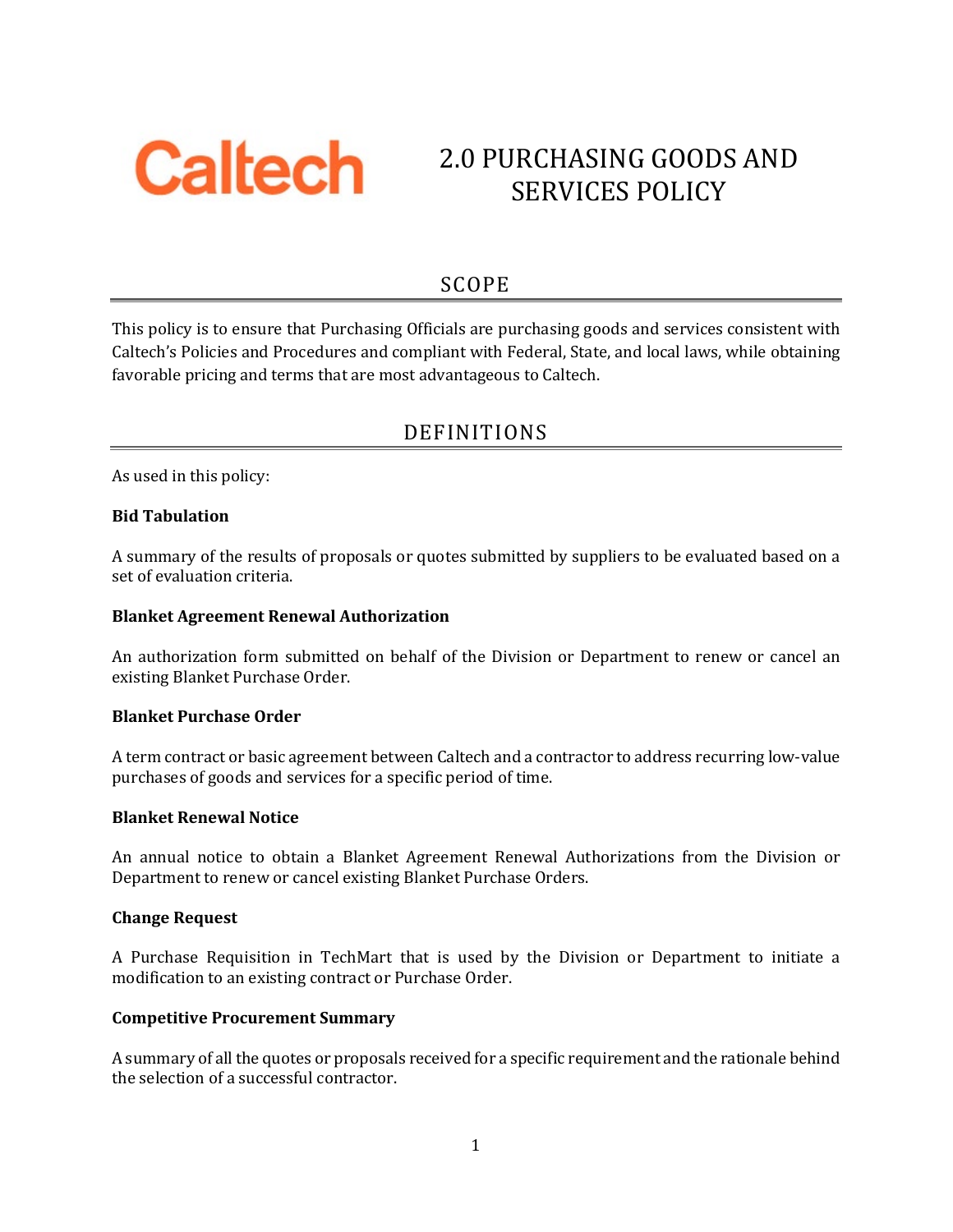## **Competitive Threshold**

A dollar threshold that requires competition, either by Informal or Formal Competition.

## **Contract**

A legally binding agreement between Caltech and another party in which the parties are obligated to complete a particular task or satisfy a particular objective.

#### **Cost/Price Analysis**

A review to determine and evaluate the cost elements of a contractor's proposal to determine how well the proposed costs represent what the cost of the contract should be, assuming reasonable economy and efficiency. Factors to be considered in determining pricing and financial impact of a procurement include commodity markets, price lists, price quotations, negotiated pricing, input costs, transaction costs, relational costs, and landed costs.

#### **Cost-Reimbursement Contract**

A contract type that provides for payment of allowable, allocable, and reasonable costs incurred in the performance of a contract to the extent that such costs are prescribed or permitted by the contract.

## **Certification Regarding Debarment, Suspension, Proposed Debarment, and Other Responsibility Matters**

A certificate required by Office of Management and Budget (OMB) Uniform Administrative Requirements, Cost Principles, and Audit Requirements for Federal Awards (2 CFR Part 200) and the Federal Acquisition Regulation's (FAR) (48 CFR) to ensure that contractors have not been suspended or debarred from doing business with the Federal Government.

#### **Division**

Academic Divisions including Biology and Biological Engineering, Chemistry and Chemical Engineering, Engineering and Applied Science, Geological and Planetary Sciences, Humanities and Social Sciences, and Physics, Math and Astronomy.

#### **Department**

Administrative Departments including, but not limited to, The Athenaeum, Business and Finance, Human Resources, Development and Institute Relations, Facilities, Faculty Board Administration, Office of the General Counsel, Government Relations, Investment Office, Office of the President, Office of the Provost, Office of Strategic Communications, Student Affairs, and the Office of Technology Transfer and Corporate Partnerships.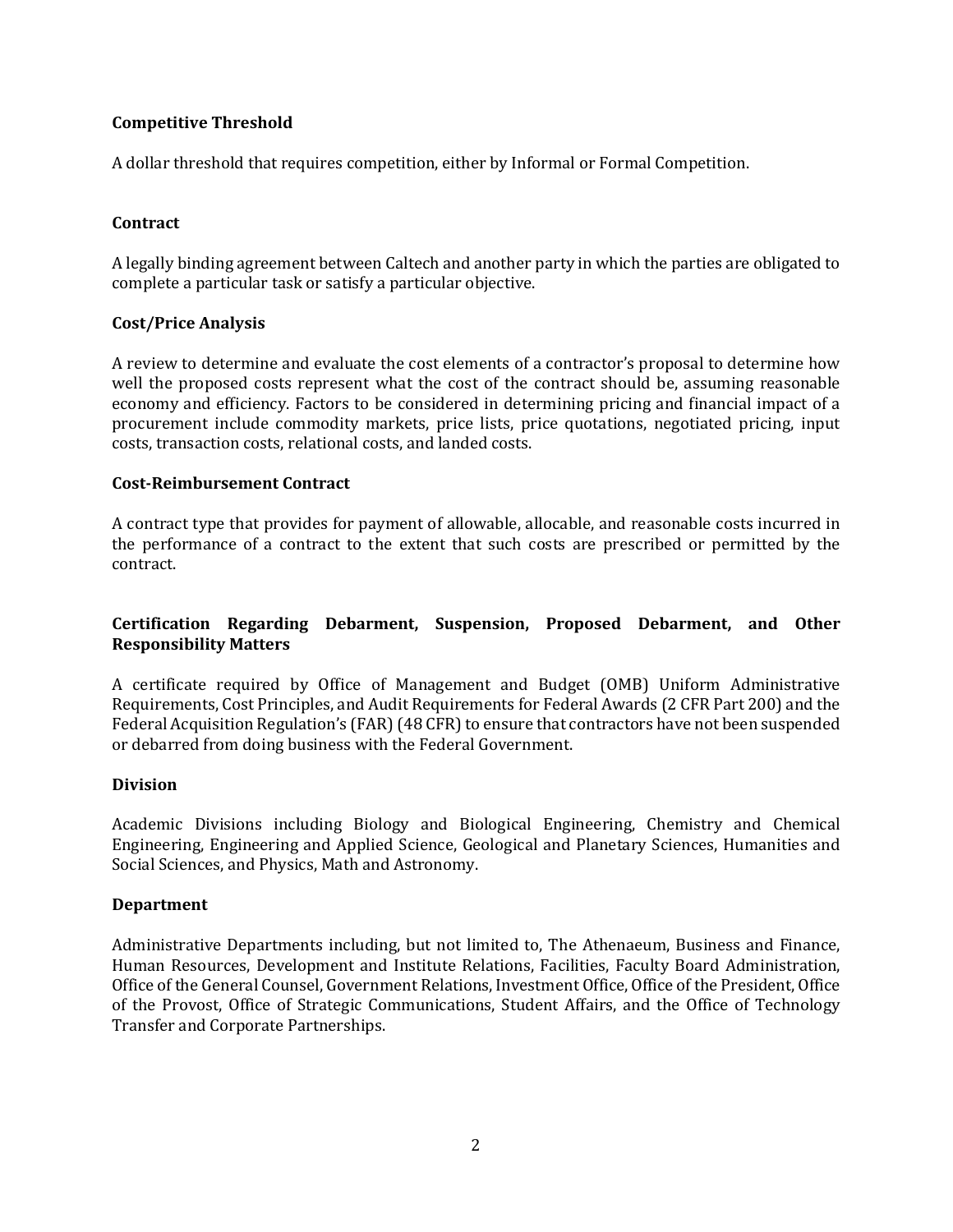#### **Document Checklist**

A document that ensures that the Purchasing Official has included all required documentation for a purchase, including Price Justifications, a Competitive Procurement Summary for competitive purchases, a Noncompetitive Justification for noncompetitive purchases, Market Research, insurance certificates and endorsements, required Federal certificates, and Equipment Screenings.

#### **Encumbrance**

An amount of money that one is required to spend on a stated item or service in the future or the amount of money that remains on a Purchase Order after invoicing.

#### **Equipment Screening**

A screening process of ensuring, either prior to an equipment purchase or concurrently with the equipment purchase, that the same or equivalent piece of equipment is not in excess or otherwise available to share.

#### **Evaluated Procurement**

An award based on evaluated procurement criteria other than the lowest price.

#### **Federal Acquisition Regulation (FAR) (48 CFR)**

Federal legislation that governs Federal contracts in the pre-award phase, award phase, and postaward phase of a contract.

#### **Fixed-Price Contract**

A contract type that provides a price that is not subject to any adjustment on the basis of the contractor's cost experience in performing the contract. This contract type places maximum risk and full responsibility on the contractor for all costs and resulting profit or loss. It provides maximum incentives for the contractor to control costs and perform effectively and imposes a minimum administrative burden on Caltech and the contractor.

#### **Formal Competition**

A formal solicitation, including Request for Information (RFI), Request for Quotes (RFQ), and Request for Proposals (RFP) that is usually done by a Purchasing Official in Purchasing Services.

#### **Indefinite Delivery/Indefinite Quantity Contract**

Contracts that provide for an indefinite quantity within stated limits of supplies or services to be furnished within a fixed period with deliveries or performance to be scheduled.

#### **Informal Competition**

An informal solicitation to contractors either verbally or by email for a Request for Quote (RFQ) or Request for Proposal (RFP).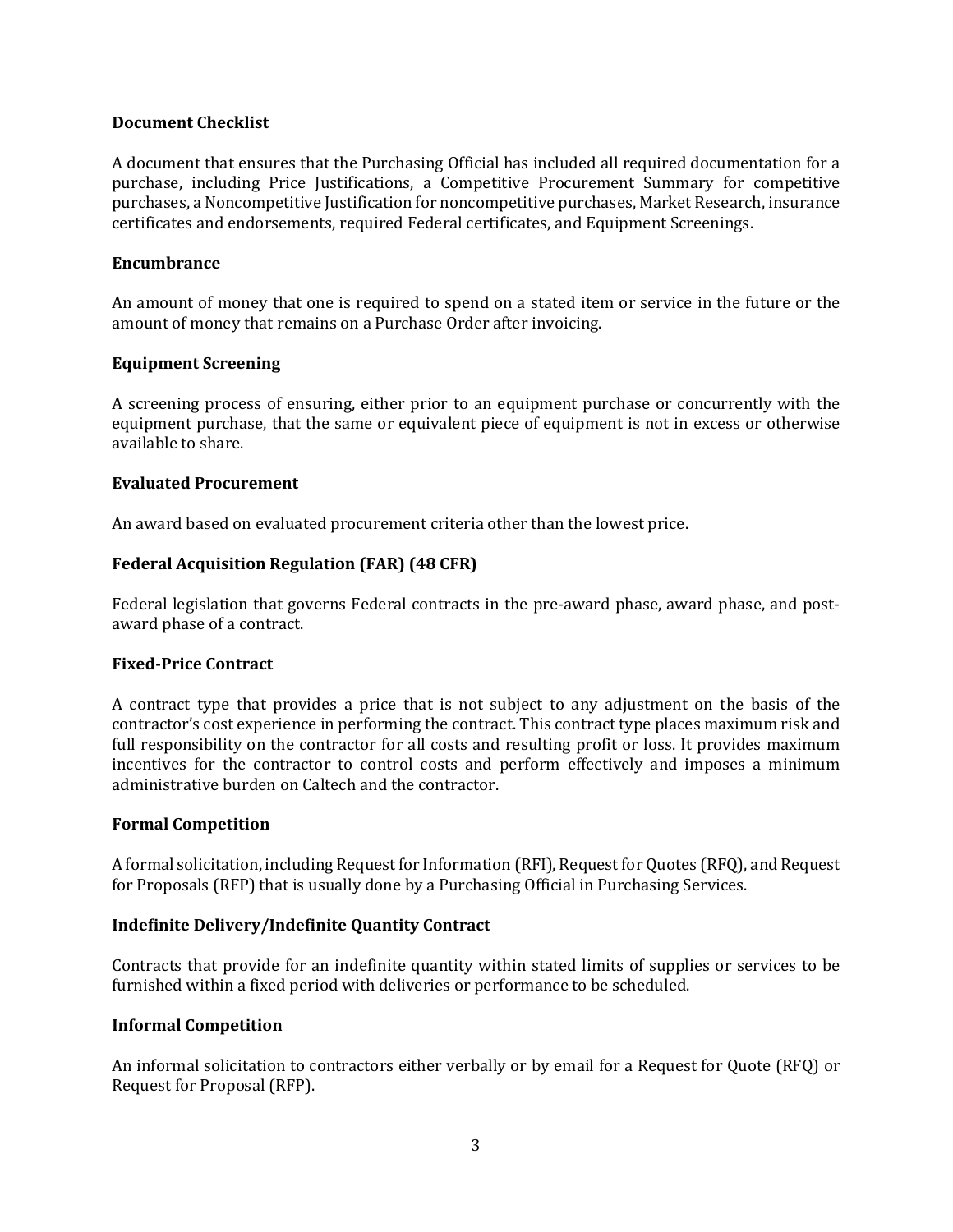## **Invoice Attached**

A Purchase Requisition in TechMart used to process an invoice for payment to a contractor for an Unauthorized Order.

## **Certification of Compliance to Lobbying and Anti-Kickback**

A certificate required by Office of Management and Budget (OMB) Uniform Administrative Requirements, Cost Principles, and Audit Requirements for Federal Awards (2 CFR Part 200) and the Federal Acquisition Regulation's (FAR) (48 CFR) to ensure that contractors have not and will not lobby public officials with Federal funds and that the contractor will comply with the Anti-Kickback Act of 1986.

## **Market Research**

Documentation, in an organized effort, to gather cost and pricing data for targeted markets. Market Research is used to support the Cost/Price Analysis in the Price Justification.

## **Noncompetitive Justification**

A documented justification that underlines the reasons why only one source was solicited for a requirement, including that the item is only available through a single source, the emergency for the requirement will not permit a delay from a competitive solicitation, it is a follow-on purchase, or after solicitation to a number of sources, competition was determined inadequate.

## **Office of Management and Budget (OMB) Uniform Administrative Requirements, Cost Principles, and Audit Requirements for Federal Awards (2 CFR Part 200)**

Federal legislation that governs the Federal financial assistance (grants and cooperative agreements) process from pre-award to close-out.

#### **Payment Request**

A method to purchase goods and services when certain types of purchases do not require a formal Purchase Order or where negotiation by Purchasing Services adds no value.

## **P-Card**

A Caltech credit card issued to an individual by Purchasing Services to purchase goods and services on behalf of Caltech. P-Cards are also used for travel expenses.

#### **P-Card Holders**

An authorized individual who may make purchases for goods and services on behalf of Caltech with a P-Card.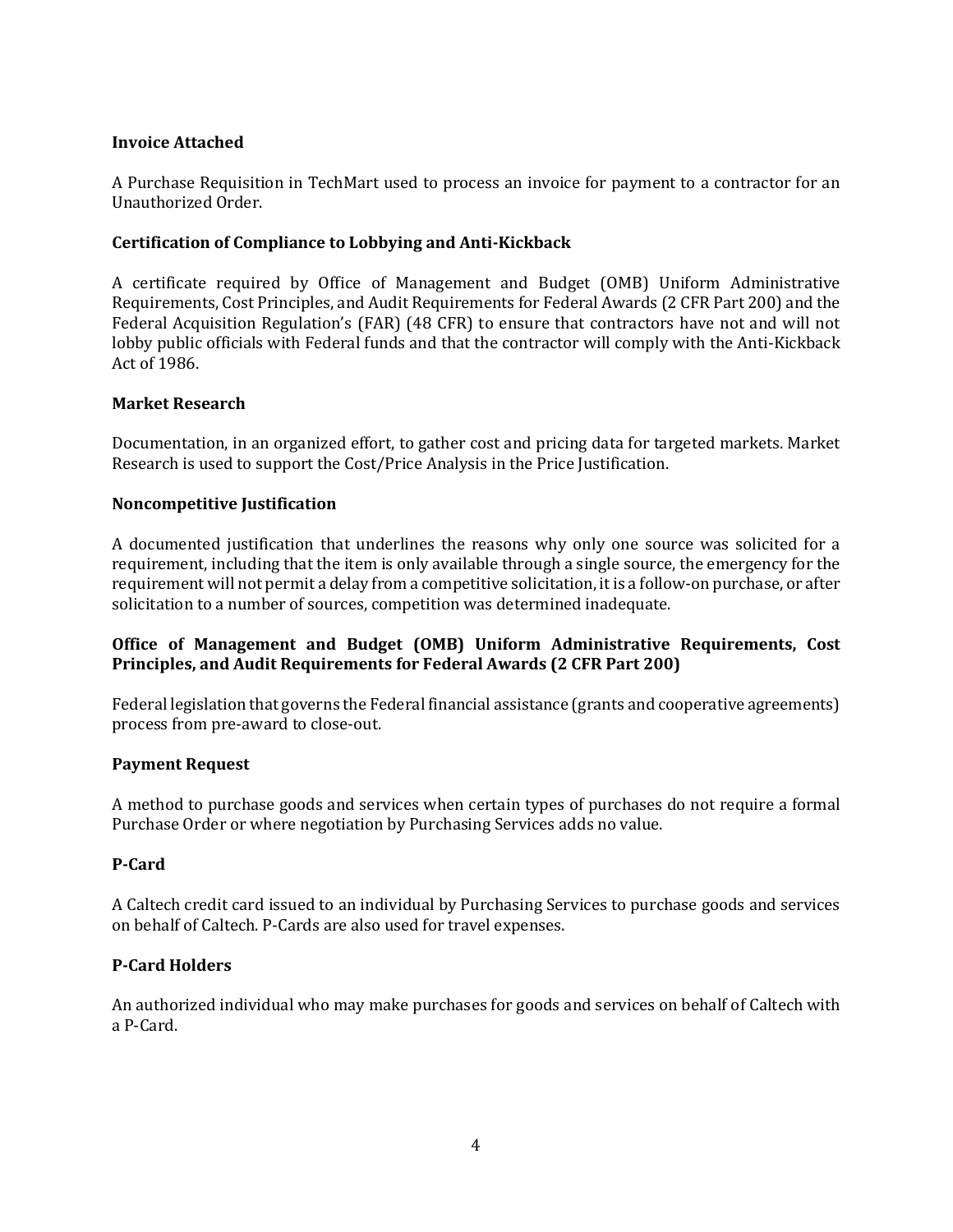#### **Price Justification**

A procurement summary and rationale for a purchasing decision, including documentation that includes whether or not the purchase was competitive in addition to supporting Market Research and Cost/Price Analysis to demonstrate price reasonableness.

## **PTA (Project-Task-Award)**

Is the accounting code system used by Caltech to identify different funding sources by project, task, and award.

## **Punchout and Hosted Catalog**

Consists of contractors setup in TechMart that provide their products with negotiated prices and terms that are advantageous to Caltech.

#### **Purchase Order**

A commercial document and first official offer issued by a Purchasing Official to a seller, indicating types, quantities, agreed prices for goods and services, and the terms and conditions of the offer.

#### **Purchase Requisition**

A document generated through TechMart to notify Purchasing Services of goods and services needed by a Division or Department. It is a formal authorization to purchase goods and services on behalf of the Division or Department.

#### **Purchasing Official**

An individual with delegated authority to acquire goods and services on behalf of Caltech, including P-Card Holders, SOS Buyers, Purchasing Agents, Contracting Officers, Senior Contracting Officers, Contract Managers, Associate Director of Purchasing Services, the Director of Procurement Services, and the Associate Vice President for Finance and Treasurer.

#### **Request for Information (RFI)**

A pre-solicitation technique to obtain information from potential contractors, including availability of goods and services with their respective prices. An RFI is generally used prior to issuing an RFQ or RFP.

#### **Request for Proposal (RFP)**

A formal solicitation for a service or complex product where quality, service, or the engineered product will be different from all contractors.

#### **Request for Quote (RFQ)**

A formal solicitation for commercial items, including commodities, simple services or uncomplicated parts that cannot be differentiated between responding contractors.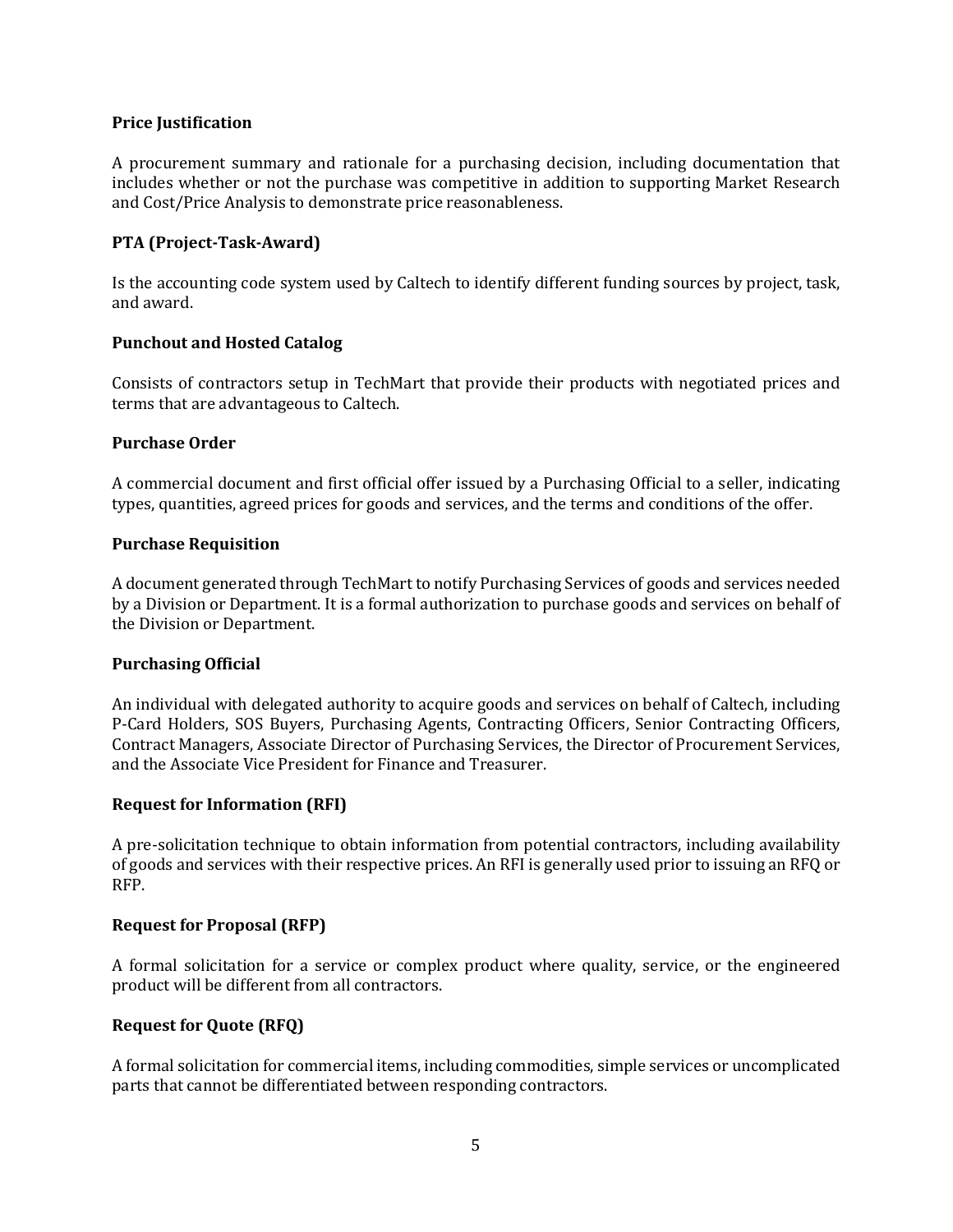#### **Reimbursement**

A Purchase Requisition in TechMart used to process a reimbursement to a Caltech employee, student, or visiting associate for an Unauthorized Order.

#### **Requisitioner**

An individual that submits Purchase Requisitions through TechMart, either as a TechMart Requisitioner or a TechMart Shopper (See *[TechMart Web Site](http://procurement.caltech.edu/departments/techmart)* for more details).

#### **SOS Buyer**

An SOS Buyer, a Purchasing Official in a Division or Department, who has been delegated authority from the Director of Procurement Services to make purchases for goods and services on behalf of Caltech.

#### **Sponsored Award**

Any type of award received by Caltech.

## **Spot Buy**

A Requisition form in TechMart to submit a one-time purchase for goods or services.

## **Subaward**

An award issued by a Pass-through Entity to a Subrecipient for the purpose of carrying out a project or program under a Sponsored Award. A Subaward specifically excludes procurement Contracts. A common example of a Subaward is where Caltech issues funds to a collaborating institution. Subawards cannot be issued to individuals.

#### **Subrecipient**

A non-federal entity that receives a Subaward from a Pass-through Entity. Caltech acts as a Subrecipient when it receives a Subaward from a Pass-through Entity.

#### **Time and Materials Contract**

A contract that provides for purchasing goods or services on the basis of specified fixed hourly rates that include wages, overhead, general and administrative expenses, profit, and materials cost, including, if appropriate, material handling costs as part of material costs.

#### **Unauthorized Order**

Unauthorized Orders are those for which a Purchase Requisition was submitted after a purchase for goods and services was placed with an individual's own financial resources or without a Purchase Order (e.g., Reimbursements and Invoice Attached).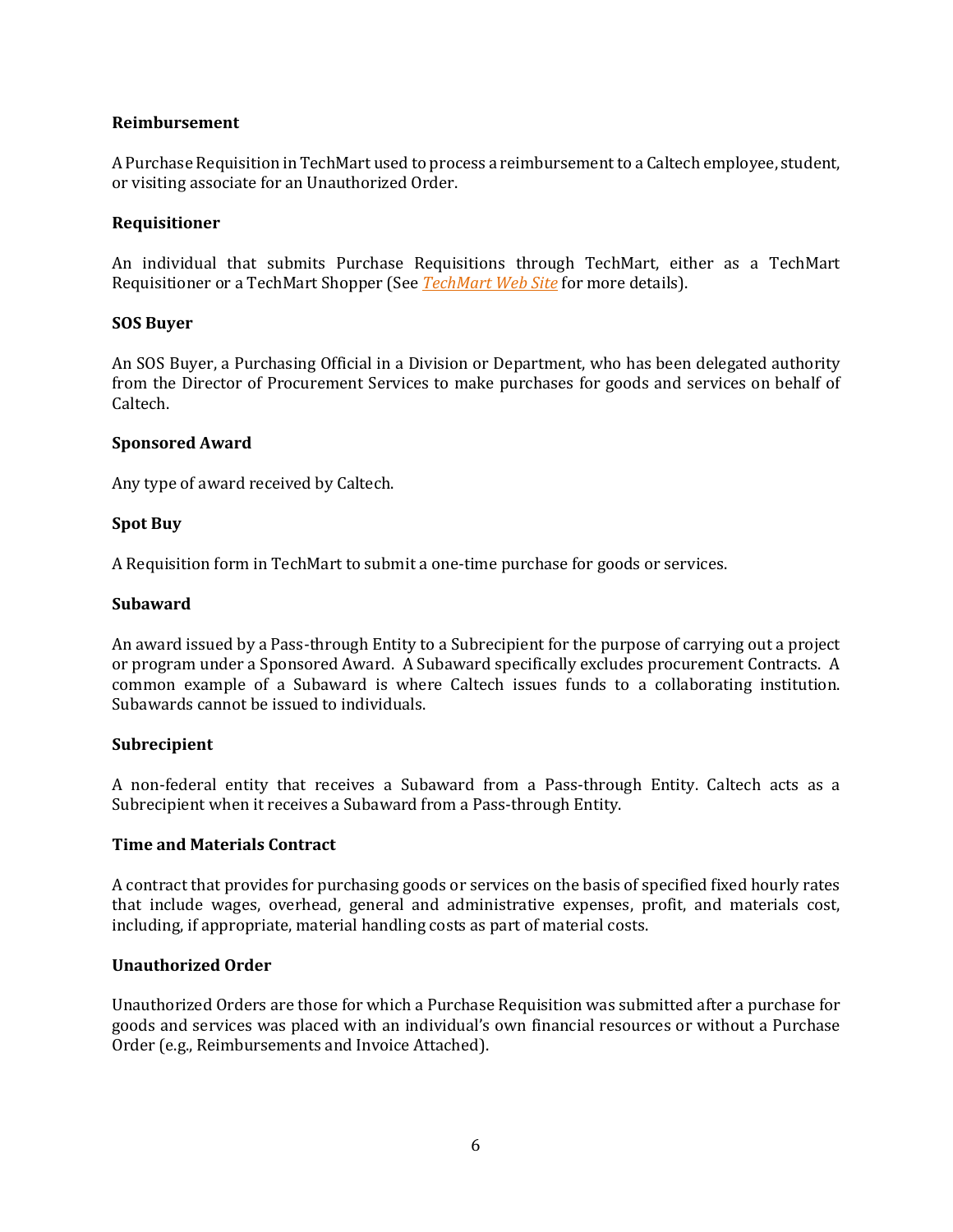This policy ensures that contracts and purchases for goods and services are in accordance with all requirements outlined in the *[General Purchasing Services Policy](http://procurement.sites.caltech.edu/departments/purchasing/purchasing-policies-procedures)*, *[Purchasing Goods and Services Policy](http://procurement.sites.caltech.edu/departments/purchasing/purchasing-policies-procedures)*, Federal, State, and local laws. The process for Subawards are outlined in the *[Subaward and](http://procurement.sites.caltech.edu/departments/purchasing/purchasing-policies-procedures)  [Subrecipient Monitoring Policy.](http://procurement.sites.caltech.edu/departments/purchasing/purchasing-policies-procedures)*

## **2.1 Purchasing Methods**

The following purchasing methods must be used when purchasing goods and services on behalf of Caltech:

## **2.1.1 Purchase Order (PO)**

The preferred method to purchase goods and services is through the Purchase Order method. To purchase by the Purchase Order method, the Requisitioner from the Division or Department submits a Requisition through TechMart, Purchasing Services' e-procurement system. The Requisitioner must ensure that all supporting documentation is attached to the Purchase Requisition, including a quotation or proposal, a *[Competitive Procurement Summary](http://procurement.sites.caltech.edu/departments/purchasing/purchasing-forms)*  for competitive purchases that exceed \$10,000, a *[Noncompetitive Justification](http://procurement.sites.caltech.edu/departments/purchasing/purchasing-forms)* for noncompetitive purchases that exceed \$10,000, contractor's contact information, and any other pertinent documentation that may be useful to the Purchasing Official.

## **2.1.2 PO Types**

The Requisitioner from the Division or Department must ensure the Purchase Requisition is submitted on the correct form in TechMart that corresponds with the correct PO type. The two main PO types are Standard Purchase Orders and Blanket Purchase Orders.

- Standard Purchase Orders are used for one-time purchases of various goods and services. A Standard Purchase Order is when required information about the purchase of goods or services is known, including estimated costs, quantities, delivery schedules, and accounting distributions.
- Blanket Purchase Orders are used when the details of goods or services you plan to purchase within a specified period are known, however, the details of the delivery schedules are unknown. If a Requisitioner submits a request to Purchasing Services for a Blanket Purchase Order, the Purchasing Official has the authority to approve or disapprove of the PO type at his/her discretion.

## **2.1.3 P-Card**

Authorized P-Card Holders can purchase low-value goods and services, in accordance with *[Caltech's P-Card Policy.](http://procurement.sites.caltech.edu/departments/policies-procedures)*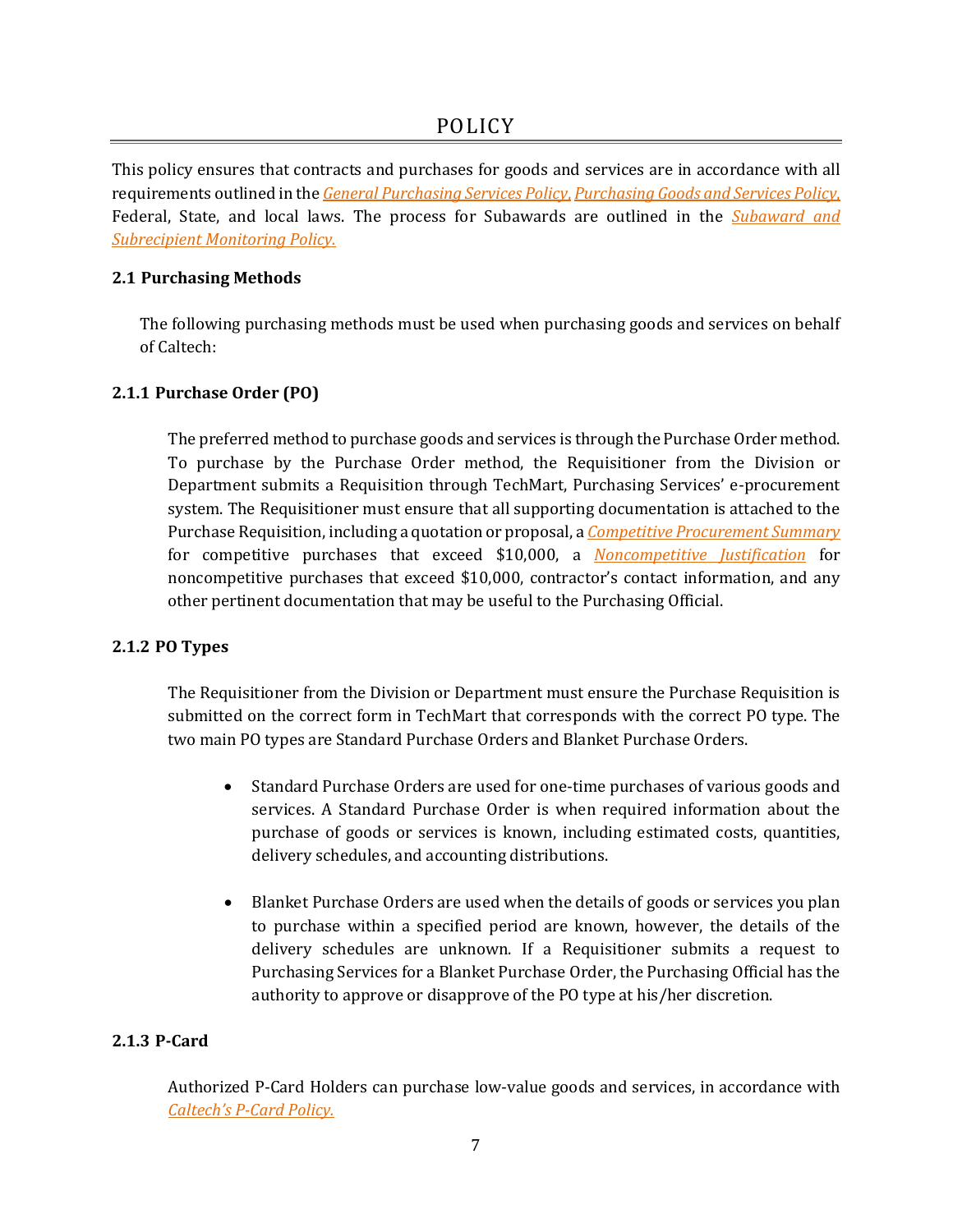#### **2.1.4 Payment Request**

The Payment Request method to purchase goods and services is only used for certain types of purchases for which a Purchase Order is not required or negotiation by a Purchasing Official has no value. Any purchase for goods and services submitted by the Payment Request method must follow the *[Payment Request Procedure](http://procurement.sites.caltech.edu/departments/payment/payment-policies-procedures)* and the *[Payment Request Usage List.](http://procurement.sites.caltech.edu/departments/payment/payment-forms)*

## <span id="page-7-0"></span>**2.2 Purchase Requisitions**

Purchase Requisitions authorize Purchasing Services to make purchases and modify existing contracts and Purchase Orders on behalf of the requesting Division or Department.

Prior to submitting a Purchase Requisition to Purchasing Services, the Requisitioner should access the TechMart Punchout or Hosted Catalogs. If the goods and services are not available through the Punchout or Hosted Catalogs, the Requisitioner should obtain a quote or proposal from the contractor prior to submitting the Purchase Requisition. Requisitioners must ensure the following when submitting a Purchase Requisition:

- Purchase Requisitions are submitted on the correct form (e.g., Contract Agreements and Change Requests, Equipment/Leases, Services, and Spot Buy);
- Purchase Requisitions include the appropriate attachments (e.g., competitive quotes or proposals and a Competitive Procurement Summary for competitive purchases, or a Noncompetitive Justification for noncompetitive purchases) to meet the Competitive Threshold requirements for purchases that exceed \$10,000 as outlined in *Section 2.5 [Competition](#page-10-0)*;
- Purchase Requisitions cannot be submitted with mixed taxable and non-taxable awards; and
- Purchase Requisitions must include all relevant information for the purchase, including the contractor's contact information (e.g., contact person, company name and address, email address, and phone number), an attached written quote or proposal from the contractor, and any other relevant documents that may be useful to the Purchasing Official.

## **2.2.1 Change Requests**

In the event the Division or Department wants to modify an existing contract or Purchase Order that changes the price, quantity, period of performance, or terms and conditions, the Requisitioner must submit a Change Request Purchase Requisition through TechMart. The Requisitioner must ensure the following when submitting a Change Request: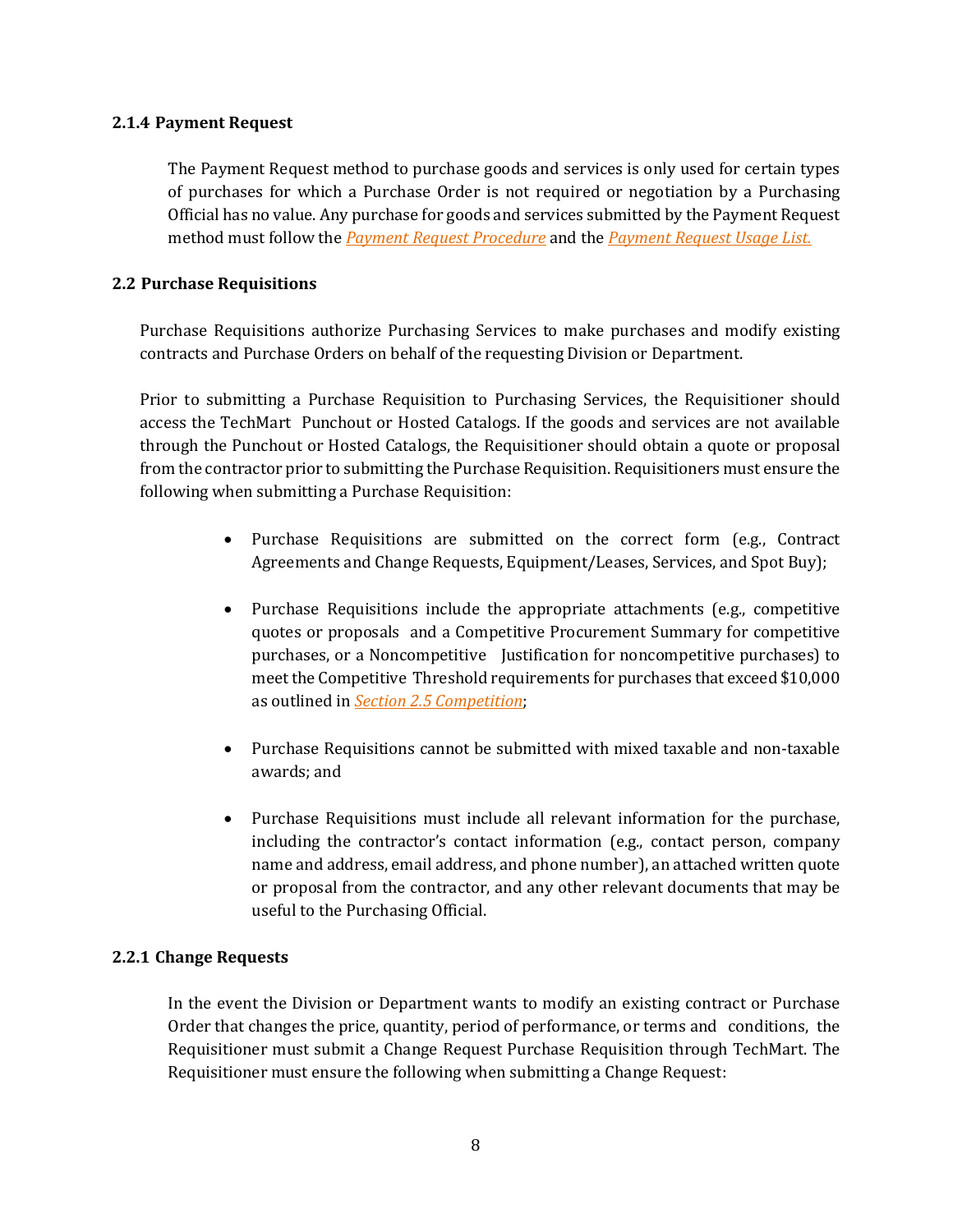- If the Change Request amount causes the total amount of the Purchase Order to exceed \$10,000, then the Requisitioner will need to include the appropriate attachments, including a Noncompetitive Justification to meet the Competitive Threshold requirements as outlined in *Section 2.5 [Competition](#page-10-0)*;
- If the Change Request is for an existing Purchase Order that already exceeds \$10,000, then the Purchasing Official, at his/her discretion, may request a Noncompetitive Justification that addresses the change request.
- The Change Request, as required, may include a revised quote or proposal that reflects the modifications of the contract or Purchase Order, including a revised statement of work (SOW), budget, quantities, prices, period of performance, or any other revised terms and conditions.

The Requisitioner can submit an email to *[Encumbrance Help](mailto:EncumbranceHelp@caltech.edu)* or the responsible Purchasing Official rather than submitting a Change Request for the following circumstances:

- Changing the PTA of a contract or Purchase Order, except when the current/new PTA is for a Federal Award; and
- To remove Encumbrances from an existing contract or Purchase Order. For open contracts or Purchase orders in which removing an encumbrance changes the value, necessitating a revised contract or Purchase Order, a Change Request is required.

## **2.2.2 Services**

In addition to the requirements outlined in *[Section 2.2 Purchase Requisitions](#page-7-0)*, Purchase Requisitions for consulting services and independent contractors are required to have a completed *[Consulting and Professional Services Worksheet](http://procurement.sites.caltech.edu/departments/purchasing/purchasing-forms)* and *[Independent Contractor](http://procurement.sites.caltech.edu/departments/purchasing/purchasing-forms)  [Services Request](http://procurement.sites.caltech.edu/departments/purchasing/purchasing-forms)*. Prior to submitting a Consulting Services Purchase Requisition, the Requisitioner must ensure that both completed forms are attached to the Purchase Requisition.

The Purchasing Official must ensure the following for consulting services and independent contractor agreements:

- A completed Consulting Work Sheet and Independent Contractor Worksheet;
- A current IRS form on file:
- A consulting agreement if the total value exceeds \$5,000;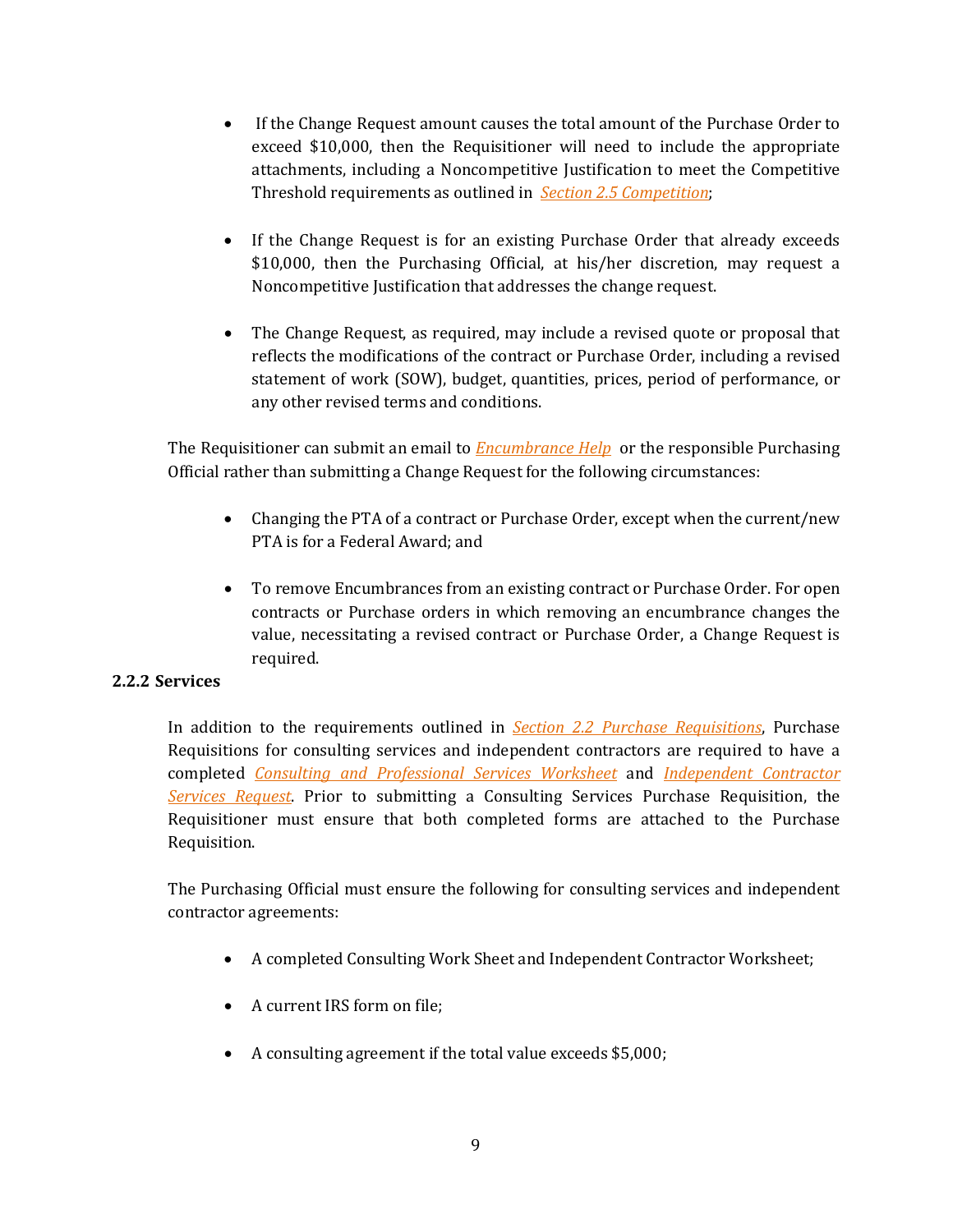- Insurance requirements if the consultant or independent contractor is working on campus or at a Caltech off-site location; and
- The consulting agreement must contain the appropriate intellectual property or copyright/patent language.

## **2.2.3 Blankets**

Purchasing Services issues Blanket Renewal Notices and Blanket Agreement Renewal Authorizations to the Divisions and Departments preceding the end of each fiscal year. The Blanket Renewal Notices are for Purchase Orders due to expire within the current fiscal year. The Blanket Agreement Renewal Authorization is due to Purchasing Services no later than two weeks prior to the end of the fiscal year. The Purchasing Official will complete the process in accordance with the instructions stated on each Blanket Agreement Renewal Authorization.

To setup a one-time Blanket Purchase Order, the Requisitioner must submit a Purchase Requisition on a Research/Subcontract Form through TechMart. The Requisitioner must ensure to notify the Purchasing Official that the Purchase Requisition is for a Blanket Purchase Order. The Purchasing Official has the authority to approve or disapprove a Blanket Purchase Order type at his/her discretion.

If only one source was solicited for a Blanket Purchase Order that exceeds \$5,000, then the Purchasing Official must complete a Blanket Requisition Noncompetitive Justification.

In addition to incorporating the appropriate terms and conditions, the Purchasing Official must incorporate the following clause into every Blanket Purchase Order:

*"The amount indicated in "Amount Agreed" identified below is only an estimate for the period stated in the effective period of performance for this Blanket Purchase Agreement. This estimated amount does not constitute a commitment, implied or otherwise, that Caltech will expend the entire amount indicated in the "Amount Agreed."*

## **2.2.4 Unauthorized Orders**

Unauthorized Orders are those for which a Purchase Requisition is submitted after goods or services were received without a Purchase Order (e.g., Reimbursements and Invoice Attached). Unauthorized Orders present a significant risk to Caltech, including entering into contractual agreements without the appropriate terms and conditions incorporated into the contract or Purchase Order, increased risk and liability to Caltech, and limited recourse in the event of a dispute with a contractor. Unauthorized Orders are not acceptable. However, in the event of an emergency or a circumstance where an Unauthorized Order is unavoidable, Purchasing Services will permit the transaction.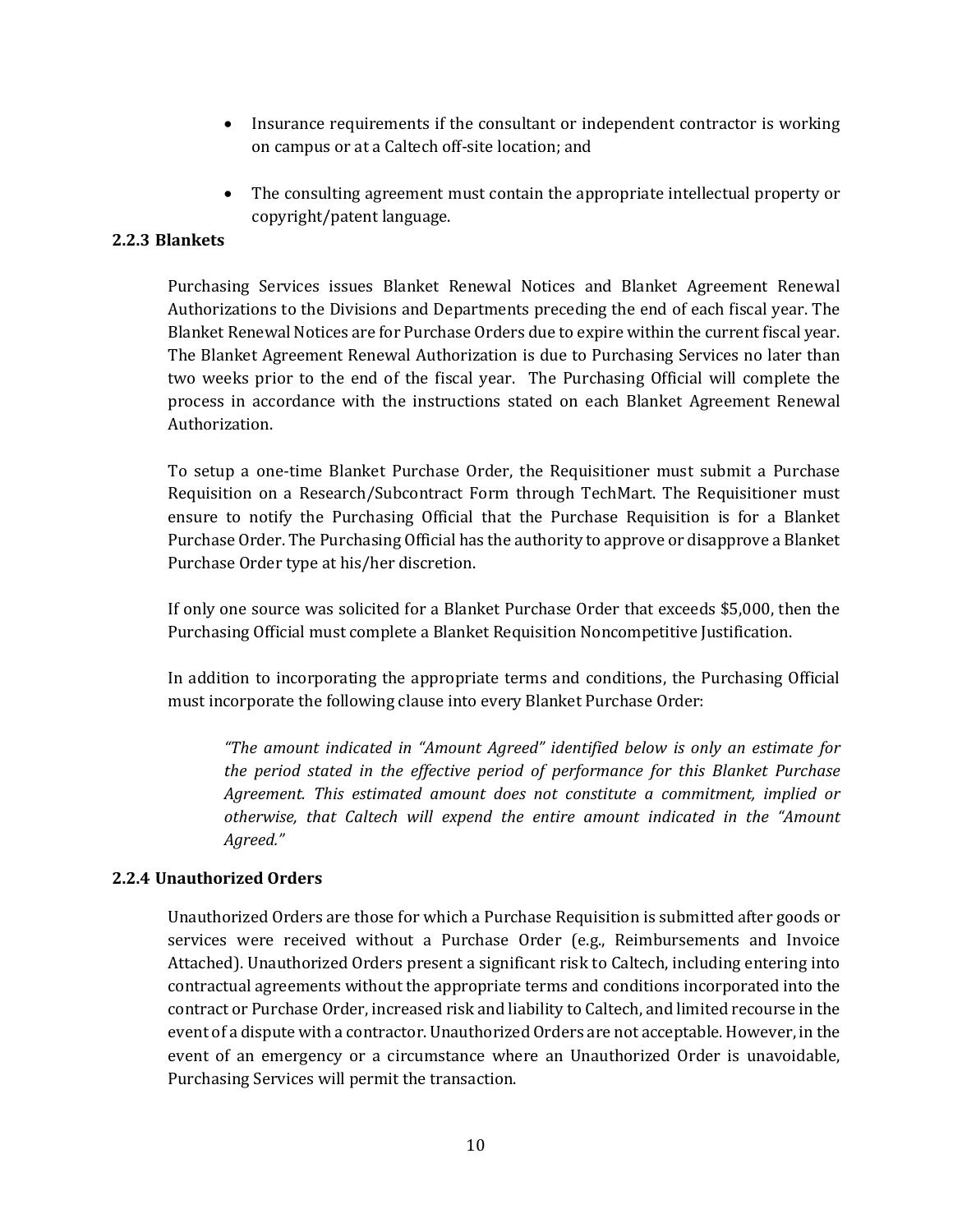If an Invoice Attached or Reimbursement Purchase Requisition is submitted to Purchasing Services, the Purchase Requisition must comply with all the requirements outlined in *[Section](#page-7-0)  2.2. [Purchase Requisitions](#page-7-0)* and *Section 2.5 [Competition](#page-10-0)***.** In addition, Reimbursements must have proof of payment documentation attached to the Purchase Requisition, including receipts, invoices, or credit card statements.

## **2.3 TechMart**

TechMart, Caltech's e-procurement solution, provides an efficient, effective, paperless, and user-friendly electronic tool for purchasing goods and services. Requisitioners can use TechMart to purchase goods and services from online supplier catalogs displaying Caltech negotiated contract pricing and submit Purchase Requisitions for other procurement transactions, significantly reducing the time and effort required to purchase goods and services.

This one-stop shopping experience streamlines the purchasing process and allows for electronic routing for approvals. The system provides access to detailed order history and reporting that allows Purchasing Services to leverage Caltech's significant buying power.

These capabilities provide administration with spend control and visibility tools, thus allowing Caltech to achieve cost savings in both administration and contract compliance.

## **2.4 Speedy Ordering System (SOS) Buying Program**

The SOS Buying Program is designed to increase the cost efficiencies of the purchasing process while creating a customer-focused purchasing program for the Divisions and Departments at Caltech. In accordance with the *[Delegation of Authority,](http://procurement.sites.caltech.edu/departments/purchasing/purchasing-policies-procedures) Section 1.1.1 of [General Purchasing Policy](http://procurement.sites.caltech.edu/departments/purchasing/purchasing-policies-procedures)*, SOS Buyers are delegated authority by the Director of Procurement Services to make purchases on behalf Caltech. The SOS Buyer is granted an approval limit of \$5,000 or \$10,000. A designated Purchasing Services Team Lead will ensure that the SOS Buyers have received adequate training and that their actions comply with Caltech's *[General](http://procurement.sites.caltech.edu/departments/purchasing/purchasing-policies-procedures)  [Purchasing Policy](http://procurement.sites.caltech.edu/departments/purchasing/purchasing-policies-procedures)* and *[Purchasing Goods and Services Policy](http://procurement.sites.caltech.edu/departments/purchasing/purchasing-policies-procedures)*. In the event that an SOS Buyer violates such policies, the Director of Procurement Services has the right to retract the delegated authority. To become an SOS Buyer, please contact Purchasing Services.

## <span id="page-10-0"></span>**2.5 Competition**

Caltech's competitive purchasing requirements are to ensure that all contracts and purchases for goods and services are conducted in a manner that provides full and open competition consistent with the *[Office of Management and Budget \(OMB\) Uniform Administrative Requirements, Cost](http://www.ecfr.gov/cgi-bin/text-idx?SID=1f34b6a1dfdd7328ded95167e4583ecb&mc=true&node=sg2.1.200_1316.sg3&rgn=div7)  [Principles, and Audit Requirements for Federal Awards \(2 CFR Part 200.317-326\)](http://www.ecfr.gov/cgi-bin/text-idx?SID=1f34b6a1dfdd7328ded95167e4583ecb&mc=true&node=sg2.1.200_1316.sg3&rgn=div7)* and the *[Federal](http://www.ecfr.gov/cgi-bin/text-idx?SID=8cf2f9ae1df5eba9282238ba6dd54977&mc=true&tpl=/ecfrbrowse/Title48/48cfr6_main_02.tpl)  [Acquisition Regulation's \(FAR\) \(48 CFR Part 6\)](http://www.ecfr.gov/cgi-bin/text-idx?SID=8cf2f9ae1df5eba9282238ba6dd54977&mc=true&tpl=/ecfrbrowse/Title48/48cfr6_main_02.tpl)* competitive requirements. The competitive purchasing requirements promote transparency, stimulate competition, prevent favoritism, and secure the best value of goods and services for Caltech and its sponsors.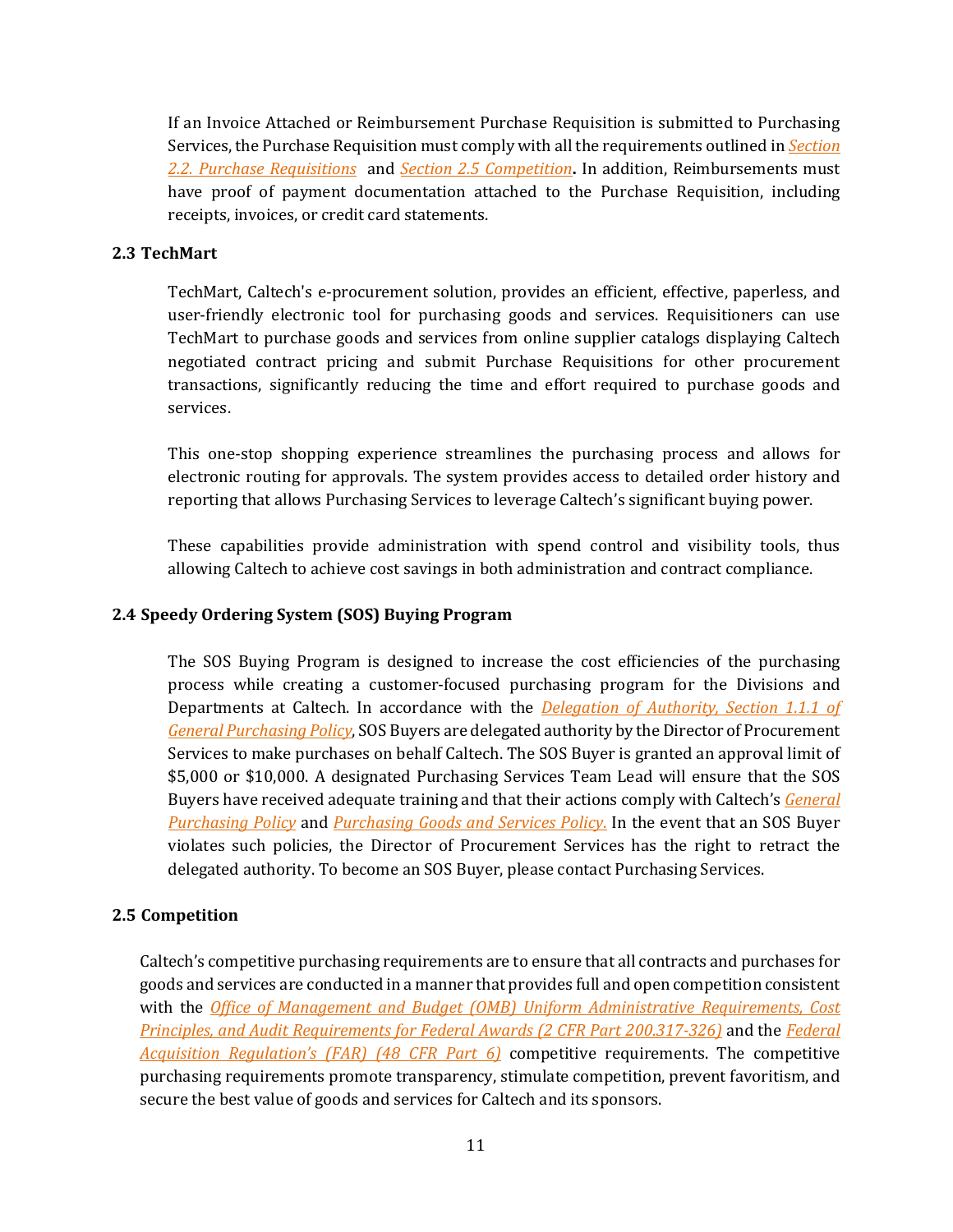| <b>Purchase Threshold</b> | <b>Competitive Requirements</b>                                                                                                                                                                                                                                                                                                                                                                                                                                                                                                                                                                                                                                                                                                                                                                                                                                                                                       |
|---------------------------|-----------------------------------------------------------------------------------------------------------------------------------------------------------------------------------------------------------------------------------------------------------------------------------------------------------------------------------------------------------------------------------------------------------------------------------------------------------------------------------------------------------------------------------------------------------------------------------------------------------------------------------------------------------------------------------------------------------------------------------------------------------------------------------------------------------------------------------------------------------------------------------------------------------------------|
| <b>Under \$5,000</b>      | • No requirement for competition, however, prudent and competitive business practices are<br>encouraged                                                                                                                                                                                                                                                                                                                                                                                                                                                                                                                                                                                                                                                                                                                                                                                                               |
| $$5,001 - $10,000$        | • Cost/Price Analysis conducted by Purchasing Services                                                                                                                                                                                                                                                                                                                                                                                                                                                                                                                                                                                                                                                                                                                                                                                                                                                                |
| \$10,001 and above        | • Informal Competition: At least two (2) quotes/proposals solicited by phone, e-mail, mail or fax<br>• Formal Solicitation process conducted by Purchasing Services: If the Division or Department<br>needs assistance for complex requirements, noncommercial goods and services, or for very high-<br>value purchases. Formal solicitations include Request for Information (RFI), Request for Quotes<br>(RFO), and Request for Proposals (RFP)<br>• A Noncompetitive Justification, completed by the Division or Department, is required for the<br>following:<br>1. sole-source purchases;<br>2. emergency purchases for supplies and/or services, if not procured immediately, will<br>cause serious operational or financial loss, or where life and property must be protected;<br>3. it is a follow-on purchase; or<br>4. after solicitations to a number of sources, competition is<br>determined inadequate |

#### **2.6 Punchout and Hosted Catalog Purchases**

Competition is not required for any purchases through the Punchout and Hosted Catalogs in TechMart as Purchasing Services has already negotiated prices and terms and conditions that are advantageous to Caltech.

#### **2.7 Contract Types**

#### **2.7.1. Procurement Contracts**

To minimize the risk to Caltech, all solicitations and contracts for purchases of goods and services must be Fixed-Price Contracts. However, there are circumstances where a Time and Materials Contract, or an Indefinite Delivery/Indefinite Quantity Contract would be a more appropriate contract type, given the specifications and complexity of the scope of work.

Any contract extensions must meet the competitive requirements outlined in *[Section](#page-10-0)  2.5 [Competition](#page-10-0)*, unless the contract has optional renewal periods that could be exercised prior to the end of the period of performance.

#### **2.7.2. Subawards**

The contract type for Subawards is dependent upon many different factors of the programmatic effort that is being carried out under the Sponsored Award. The Purchasing Official must follow the policies and procedures outlined in the *[Subaward](http://procurement.sites.caltech.edu/departments/purchasing/purchasing-policies-procedures)  [and Subrecipient Monitoring Policy](http://procurement.sites.caltech.edu/departments/purchasing/purchasing-policies-procedures)* when issuing a Subaward. Generally, Cost-Reimbursement Contracts are selected for Subawards when: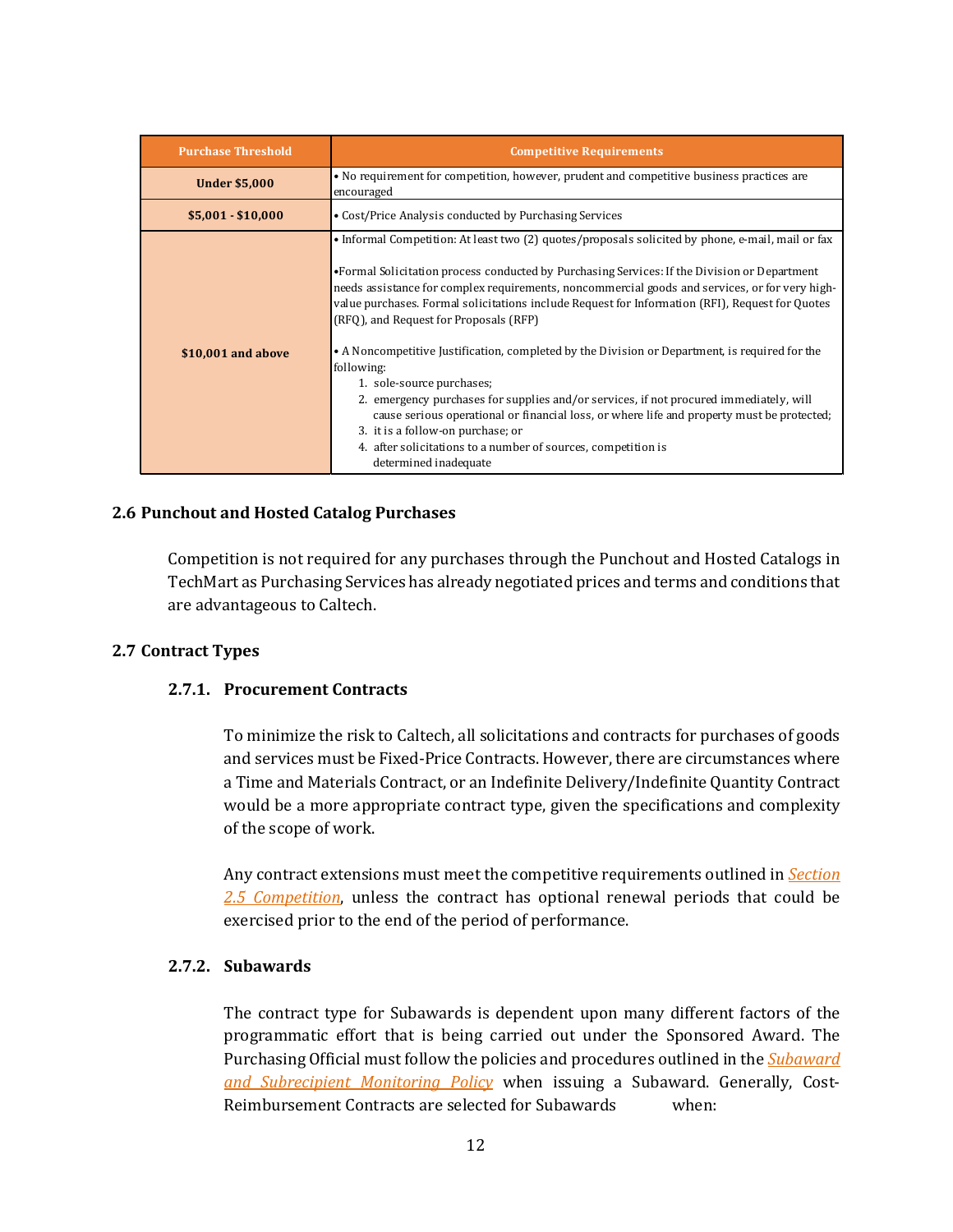- The Sponsored Award is a Cost-Reimbursement Contract;
- The Subrecipient is a domestic institution; and/or
- The Subrecipient's risk level is low.

Generally, Fixed-Price Contracts are selected for a Subaward when:

- The Sponsored Award is a Fixed-Price Contract;
- The Subrecipient is a foreign institution; and/or
- The Subrecipient's risk level is high.

#### **2.8 Insurance Requirements**

To mitigate risk for work performed on the Caltech campus, the Purchasing Official should ensure that contractors performing services on campus meet the minimum insurance requirements outlined in Caltech's *[Commercial Terms and Conditions](http://procurement.sites.caltech.edu/departments/purchasing/purchasing-policies-procedures)* . If a contractor cannot meet Caltech's minimum insurance requirements, then the Purchasing Official must consult with Caltech's Risk Manager.

## **2.9 Terms and Conditions**

In the event a contractor takes exceptions to terms and conditions of a contract or Purchase Order, the Purchasing Official must notify a Contracting Manager or designee prior to approving the contract or Purchase Order.

#### <span id="page-12-0"></span>**2.10 Advance Payments**

In addition to Caltech's policy and procedure for *[Advance Payments to Suppliers](http://procurement.sites.caltech.edu/departments/payment/payment-policies-procedures)  [\(Prepayments\)](http://procurement.sites.caltech.edu/departments/payment/payment-policies-procedures)*, Purchasing Officials must perform a screening of all contractors that require advance payments (e.g., Google searches, Better Business Bureau, ripoff, and scam reports). If a Purchasing Official discovers a finding that is suspicious, he/she must contact their direct supervisor or designee for advice. If the suspicious finding is deemed risky, the Purchasing Official must notify the Division or Department of the risk involved. If the Division or Department agrees to continue with the transaction, then the Purchasing Official must obtain written documentation from the Division or Department to proceed with the transaction. Purchasing Officials must attempt to negotiate out of advance payment terms and document all communications of the contractor, Division, and Department.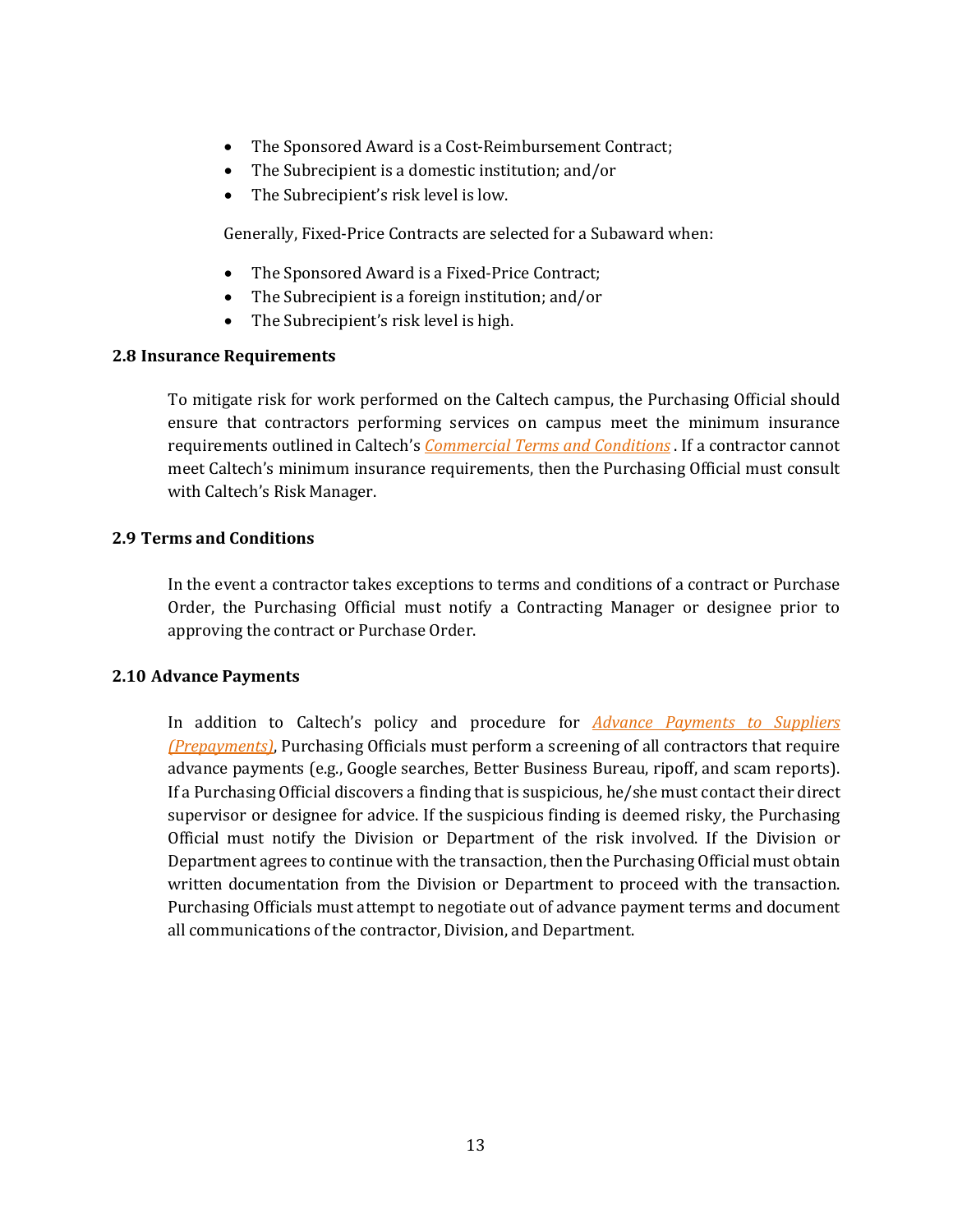## **2.11 Documentation**

All POs that exceed \$5,000 require the following supporting documentation:

- Price Justification;
- Market Research that supports the Cost/Price Analysis in the Price Justification; any miscellaneous documentation pertinent to the purchase (e.g., supporting emails from the Division or Department, and insurance certificate endorsements); and
- A Document Checklist.

All purchases that exceed \$10,000 require the following supporting documentation:

- Price Justification;
- Either a Noncompetitive Justification or at least two competitive quotes or proposals;
- Bid Tabulation for Evaluated Procurements must be included as a separate document which details the evaluation criteria;
- Market Research that supports the Cost/Price Analysis in the Price Justification; any miscellaneous documentation pertinent to the purchase (e.g., supporting emails from the Division or Department, and insurance certificate endorsements); and
- A Document Checklist.

## **2.12 Federal Requirements**

All purchases using Federal funds that are equal to or exceed certain dollar thresholds are required to have certain documentation in accordance with the *[Office of Management and Budget](http://www.ecfr.gov/cgi-bin/text-idx?tpl=/ecfrbrowse/Title02/2cfr200_main_02.tpl)  [\(OMB\) Uniform Administrative Requirements, Cost Principles, and Audit Requirements for Federal](http://www.ecfr.gov/cgi-bin/text-idx?tpl=/ecfrbrowse/Title02/2cfr200_main_02.tpl)  [Awards \(2 CFR Part 200\)](http://www.ecfr.gov/cgi-bin/text-idx?tpl=/ecfrbrowse/Title02/2cfr200_main_02.tpl)* and the *[Federal Acquisition Regulation's \(FAR\) \(48 CFR\)](http://www.ecfr.gov/cgi-bin/text-idx?tpl=/ecfrbrowse/Title48/48tab_02.tpl)*.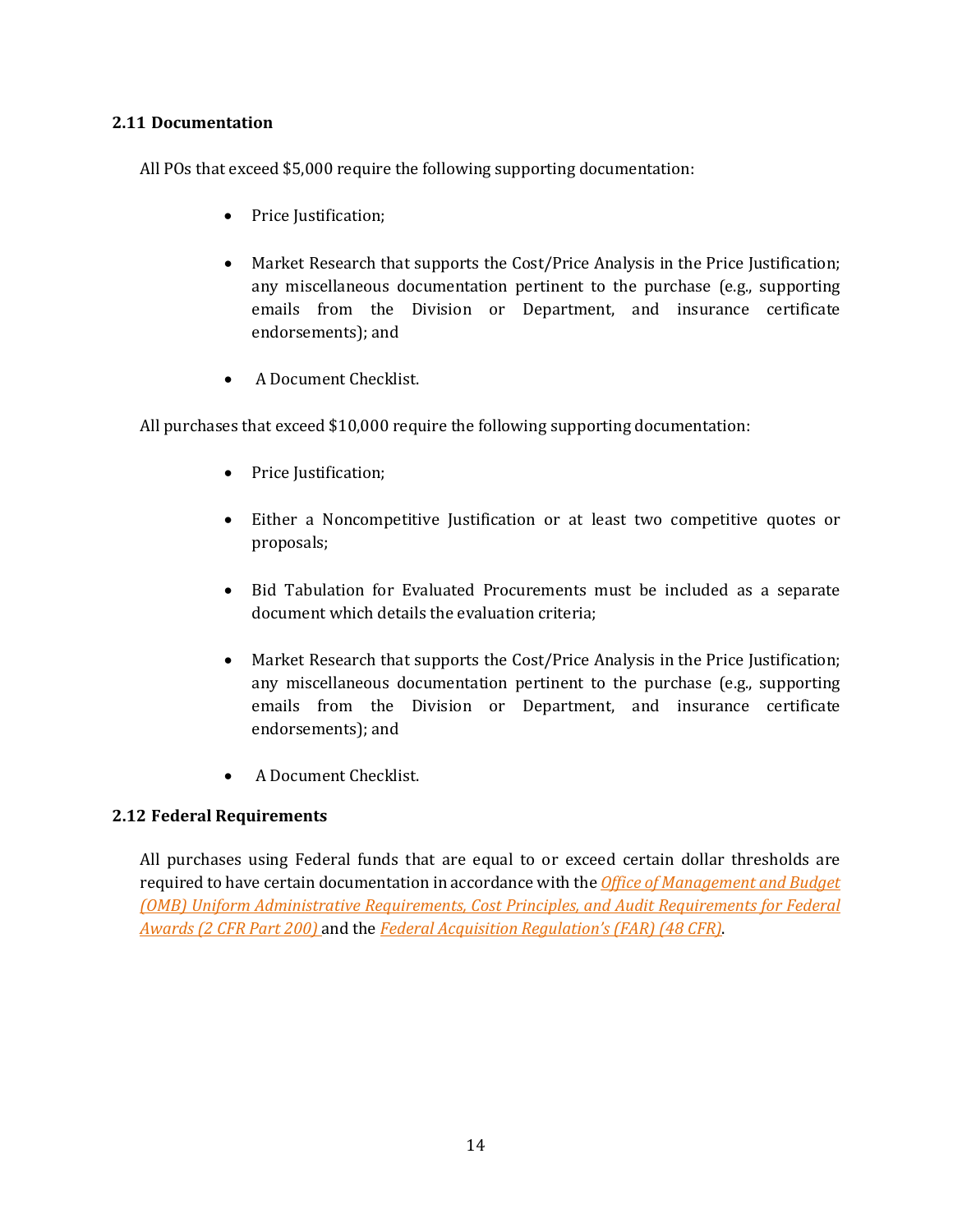| <b>Purchase Threshold</b>               | <b>Federal Grants</b>                                                                                                                                                                                                                                            | <b>Federal Contracts</b>                                                                                                                                                                                                                                                                                                                         | <b>Responsibility</b> |
|-----------------------------------------|------------------------------------------------------------------------------------------------------------------------------------------------------------------------------------------------------------------------------------------------------------------|--------------------------------------------------------------------------------------------------------------------------------------------------------------------------------------------------------------------------------------------------------------------------------------------------------------------------------------------------|-----------------------|
| <b>Equal to or exceeds</b><br>\$10,000  | • Equipment Screening                                                                                                                                                                                                                                            | • Equipment Screening                                                                                                                                                                                                                                                                                                                            | • Requisitioner       |
| <b>Equal to or exceeds</b><br>\$25,000  | • Certificate of Debarment and<br>Suspension                                                                                                                                                                                                                     |                                                                                                                                                                                                                                                                                                                                                  | • Purchasing Official |
| <b>Exceeds \$35,000</b>                 |                                                                                                                                                                                                                                                                  | • Certificate of Debarment and<br>Suspension                                                                                                                                                                                                                                                                                                     | • Purchasing Official |
| <b>Equal to or exceeds</b><br>\$100,000 | • Certification of Compliance to<br>Lobbying and Anti-Kickback                                                                                                                                                                                                   |                                                                                                                                                                                                                                                                                                                                                  | • Purchasing Official |
| <b>Exceeds \$150,000</b>                | • Documentation on whether a Small<br>Business, HUB Zone Small Business,<br>Small Disadvantaged Business,<br>Women Owned Small Business or<br>Service Disabled Veterans Owned<br>Business or Veterans of Vietnam Era<br>Owned Business concerns was<br>solicited | • Certification of Compliance to<br>Lobbying and Anti-Kickback<br>• Documentation on whether or not a<br>Small Business, HUB Zone Small<br>Business, Small Disadvantaged<br>Business, Women Owned Small<br><b>Business or Service Disabled Veterans</b><br>Owned Business or Veterans of<br>Vietnam Era Owned Business concerns<br>was solicited | • Purchasing Official |

## **2.13 International Purchases**

All international purchases for goods and services must comply with *[Caltech's Export & Import](https://researchadministration.caltech.edu/documents/626-procurement-_export_requirements_final_09292015.pdf)  [Requirements: Procurement.](https://researchadministration.caltech.edu/documents/626-procurement-_export_requirements_final_09292015.pdf)* 

## **2.13.1 Export Compliance**

In the following circumstances, the Purchasing Official must receive approval from the *[Caltech Export Compliance Office](https://researchadministration.caltech.edu/export)* prior to making an international purchase, regardless of the dollar amount:

- All purchases from Chinese companies under a National Aeronautics and Space Administration (NASA) or Jet Propulsion Laboratory (JPL) award;
- All purchases that require plans, drawings, or other related engineer planning; and
- All purchases that will be shipped outside of the U.S.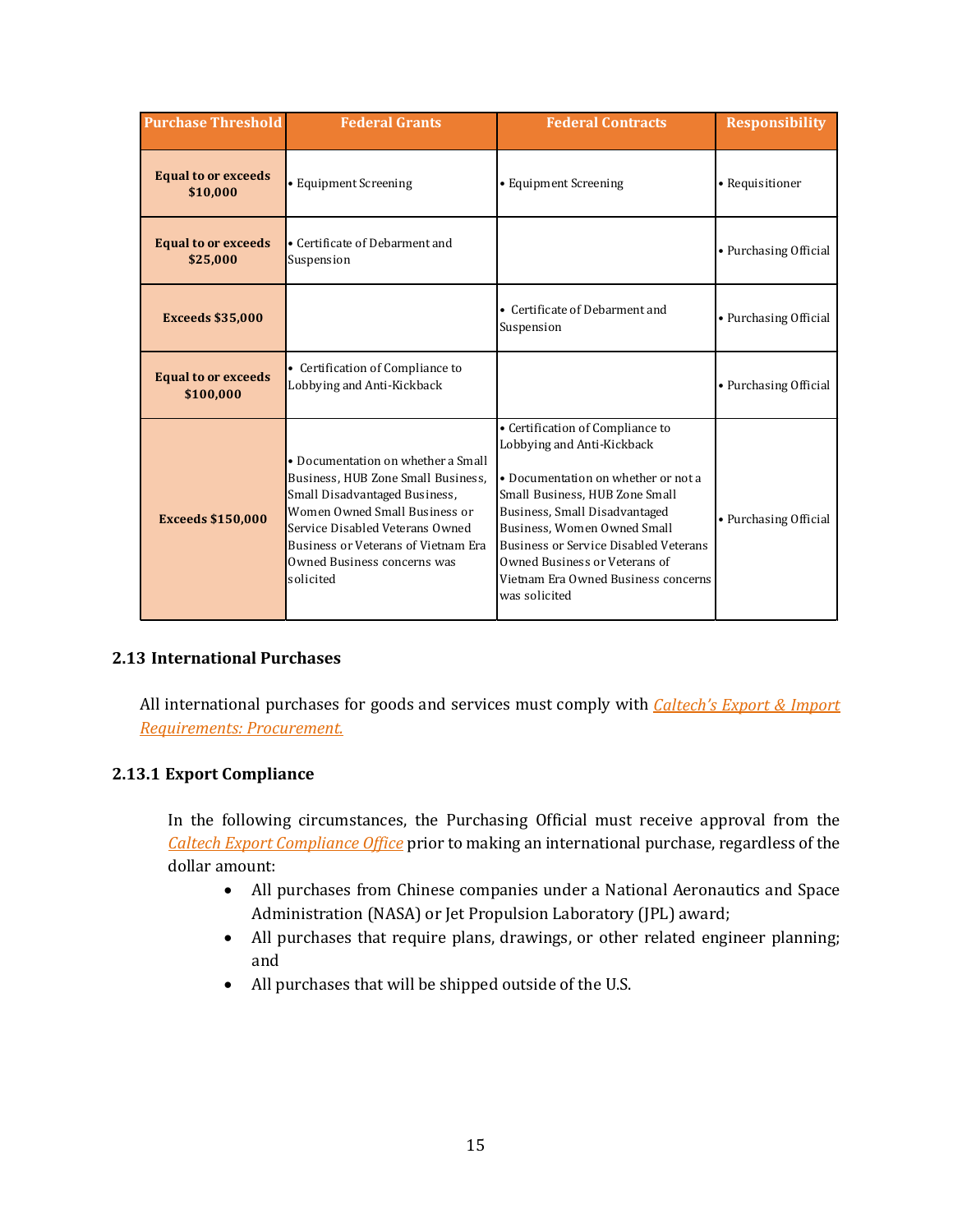## **2.13.2 Payment Terms**

Usually, foreign contractors require advanced payments at the time of the purchase, however, advanced payment terms are against Caltech's Commercial Terms and Conditions. Therefore, all international purchases will incorporate Net 30 payment terms and payments will be in U.S. dollars. In the event a foreign contractor is unwilling to comply with Caltech's payment terms and conditions, the Purchasing Official must comply with the requirements outlined in *[Section 2.10 Advance Payments](#page-12-0)* and notify the Contracting Manager or designee prior to approving the purchase.

## **2.13.3 Customs**

Prior to purchasing goods with a foreign contractor, the Purchasing Official must verify which party will be responsible for the import duties, tariffs, and clearing the goods through U.S. Customs upon their arrival to the U.S. If Caltech is responsible, then the Purchasing Official must notify Caltech's customs broker with the estimated delivery date of the goods along with a copy of the Purchase Order. The Purchasing Official must communicate with the foreign contractor to notify Caltech's customs broker with the airbill or tracking number once the goods are shipped from the foreign location.

## **2.14 Controlled Substances and Chemical Precursors**

Only custodians, identified by the ordering Division or Department are authorized to make purchases for controlled substances or chemical precursors. All purchases for controlled substances and chemical precursors must comply with the *[Controlled Substances and Chemical](https://safety.caltech.edu/documents/384-chemical_precursors_policy.pdf)  [Precursors Policies and Procedures](https://safety.caltech.edu/documents/384-chemical_precursors_policy.pdf)*. If a Purchasing Official receives a Declaration or Management Approval Form, then the Purchasing Official must contact Central Controlled Substance Custodian at (626) 395-6727 or email the forms to *[Controlled Substances](mailto:controlledsub@caltech.edu)*.

## **2.15 Purchase Order Closeouts**

Purchasing Officials must routinely close out old Purchase Orders. Purchase Orders may be cancelled if the Purchase Order has a remaining Encumbrance, after the Purchase Order has been invoiced and no more payments are pending.

## **2.16 Prohibited Purchase**

As a government contractor, Caltech must comply with [Section 889 of the John S. McCain National](https://researchcompliance.caltech.edu/compliance/export/national-defense-authorization-act-ndaa-section-889)  [Defense Authorization Act.](https://researchcompliance.caltech.edu/compliance/export/national-defense-authorization-act-ndaa-section-889) Therefore, Caltech prohibits the purchase of any equipment, system, service, or component thereof produced or provided by **companies proscribed by Section 889**, their subsidiaries, or their affiliates. Section 889 provides narrow exceptions. If a Division or Department believes they require an exemption from Section 889's prohibitions, they are to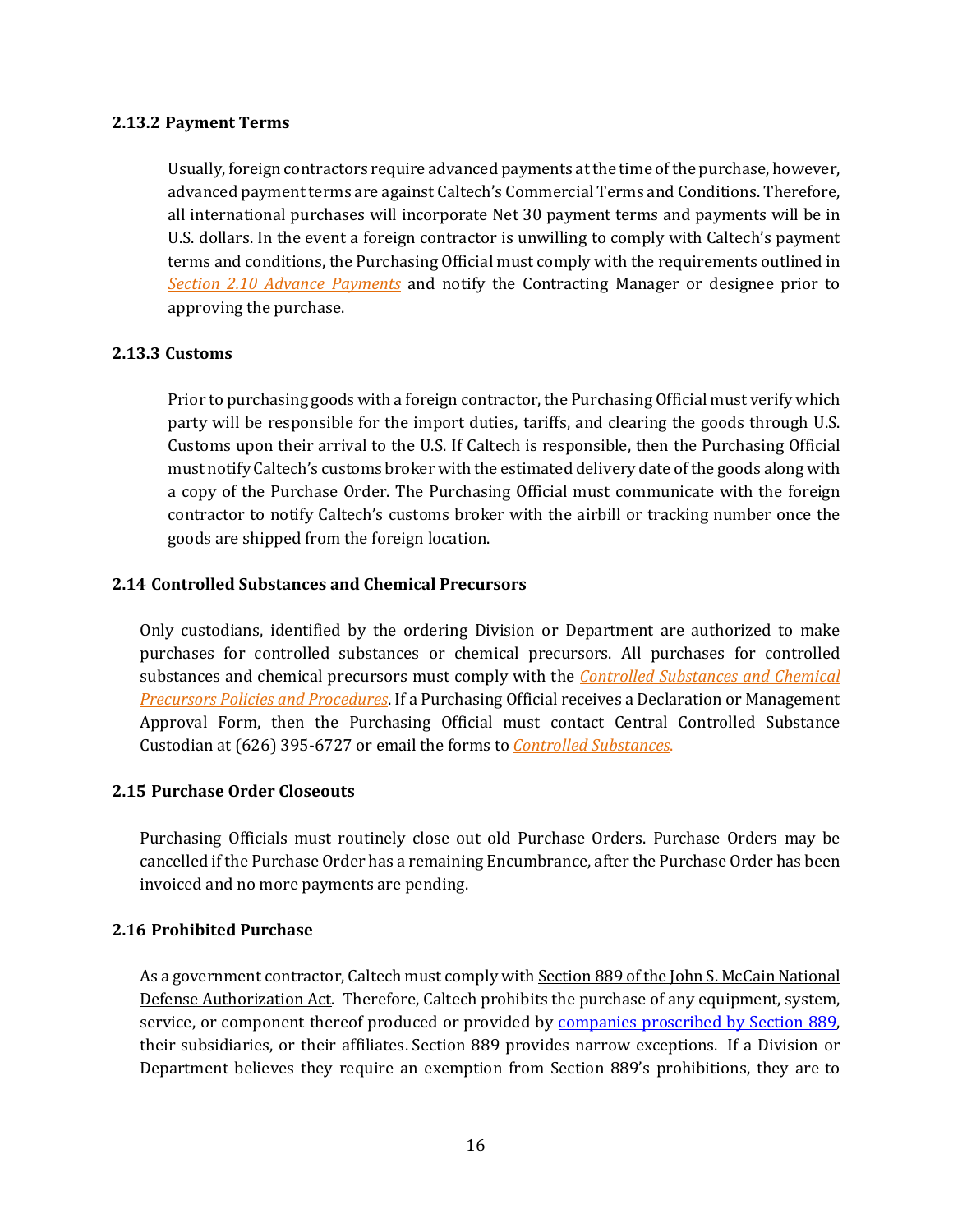consult with the Procurement Services Director or Purchasing Services Associate Director *prior to* purchasing the prohibited item or service.

## ROLES AND RESPONSIBLITIES

#### **Director of Procurement Services**

The Director of Procurement Services is responsible for recommending policy changes and updates to establish and maintain compliance with government laws and to oversee the purchasing process while ensuring appropriate stewardship of Caltech assets.

## **Division and Department Administrators**

Division and Department Administrators are responsible for holding their employees, students, and visiting associates accountable for their purchasing activities and to ensure that they comply with the *[General Purchasing Services Policy](http://procurement.sites.caltech.edu/departments/purchasing/purchasing-policies-procedures)* and the *[Purchasing Goods and Services Policy](http://procurement.sites.caltech.edu/departments/purchasing/purchasing-policies-procedures_services_policy.pdf)*.

## **Purchasing Officials**

Purchasing Officials are responsible for ensuring that all contracts and purchases for goods and services are conducted in a manner that provides full and open competition, appropriate documentation, including Price Justifications, Market Research, Cost/Price Analysis, and the rationale of purchasing decisions. In addition, Purchasing Officials shall minimize the risk to Caltech by selecting the appropriate contract types, ensuring that contractors comply with our insurance requirements, and making prudent business decisions when contractors take exceptions to Caltech's terms and conditions.

#### **Requisitioners**

Requisitioners are responsible for ensuring that all Purchase Requisitions submitted through TechMart comply with the *[General Purchasing Services Policy](http://procurement.sites.caltech.edu/departments/purchasing/purchasing-policies-procedures)* and the *[Purchasing Goods and Services](http://procurement.sites.caltech.edu/departments/purchasing/purchasing-policies-procedures)  [Policy](http://procurement.sites.caltech.edu/departments/purchasing/purchasing-policies-procedures)*. The Requisitioner must ensure that Purchase Requisitions are complete and accurate, including detailed itemized lines of the goods and services being purchased, correct funding sources, and correct expenditure types. Prior to submitting a Purchase Requisition to Purchasing Services, the Requisitioner is responsible for ensuring that all the appropriate supporting documentation is attached to the Requisition.

## RELATED REFERENCES

#### **Forms**

*[Competitive Procurement Summary](http://procurement.sites.caltech.edu/departments/purchasing/purchasing-forms)*

*[Consulting and Professional Services Worksheet](http://procurement.sites.caltech.edu/departments/purchasing/purchasing-forms)*

*[Independent Contractor Services Request](http://procurement.sites.caltech.edu/departments/purchasing/purchasing-forms)*